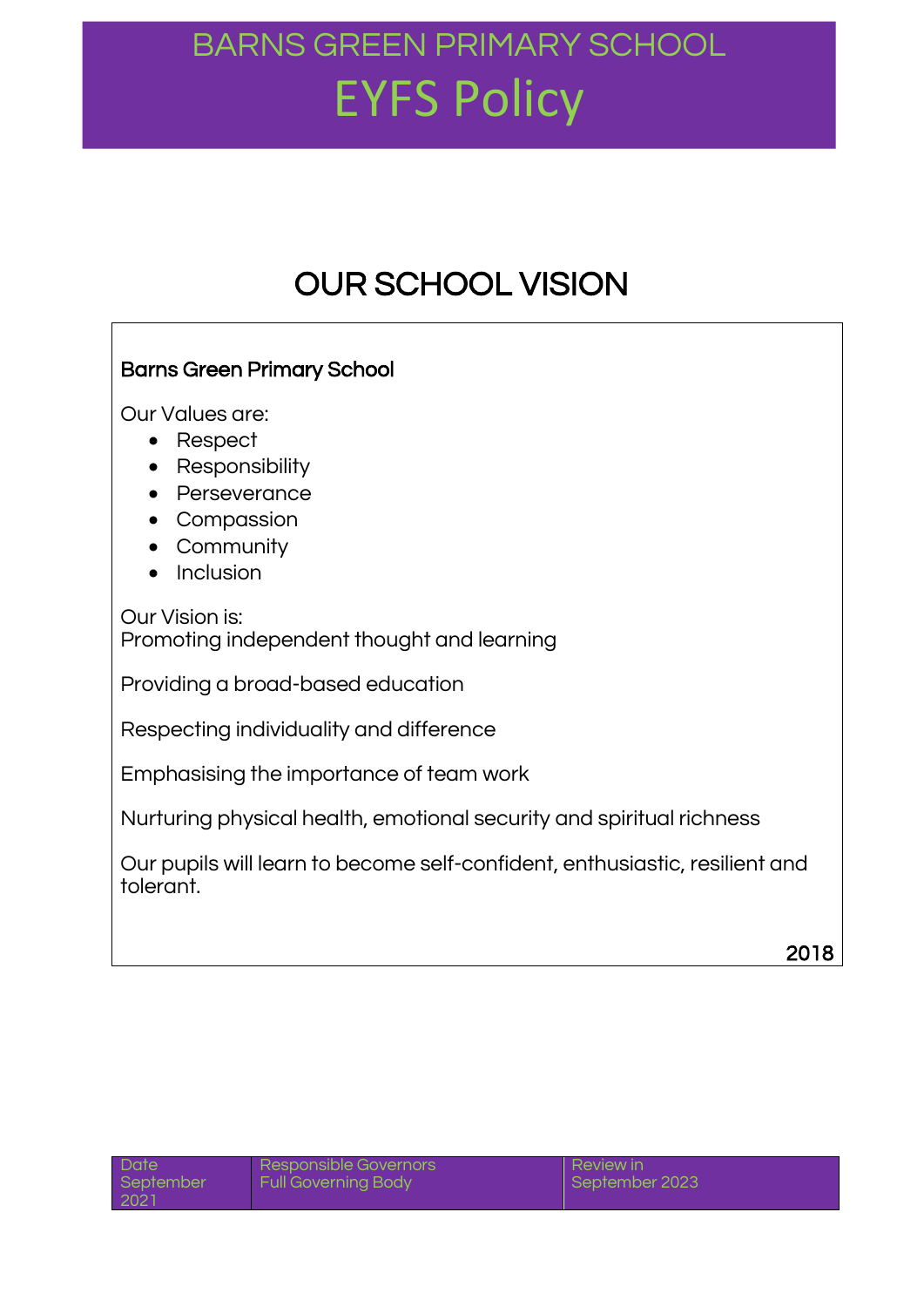#### **Contents**

| Appendix 1. List of statutory policies and procedures for the EYFS  Error!<br><b>Bookmark not defined.</b> The second state of the second state of the second state of the second state of the second state of the second state state state state state state state state state state state state state state sta |  |
|-------------------------------------------------------------------------------------------------------------------------------------------------------------------------------------------------------------------------------------------------------------------------------------------------------------------|--|

#### **1. Aims**

This policy aims to ensure:

- That children access a broad and balanced curriculum that gives them the broad range of knowledge and skills needed for good progress through school and life
- Quality and consistency in teaching and learning so that every child makes good progress and no child gets left behind
- Close partnership working between practitioners and with parents and/or carers
- Every child is included and supported through equality of opportunity and anti-discriminatory practice

#### **2. Legislation**

This policy is based on requirements set out in the [2017 statutory framework for](https://www.gov.uk/government/uploads/system/uploads/attachment_data/file/596629/EYFS_STATUTORY_FRAMEWORK_2017.pdf)  [the Early Years Foundation Stage \(EYFS\).](https://www.gov.uk/government/uploads/system/uploads/attachment_data/file/596629/EYFS_STATUTORY_FRAMEWORK_2017.pdf)

#### **3. Structure of the EYFS**

At Barns Green Primary our Reception PAN (pupil admission number) is 20. We run mixed age classes and our EYFS children are taught in a mixed Reception/Y1 class. The class has a class teacher and a full time teaching assistant.

| Date <sup></sup> | Responsible Governors | <b>Review in</b> |
|------------------|-----------------------|------------------|
| September        | Full Governing Body   | September 2023   |
| 2021             |                       |                  |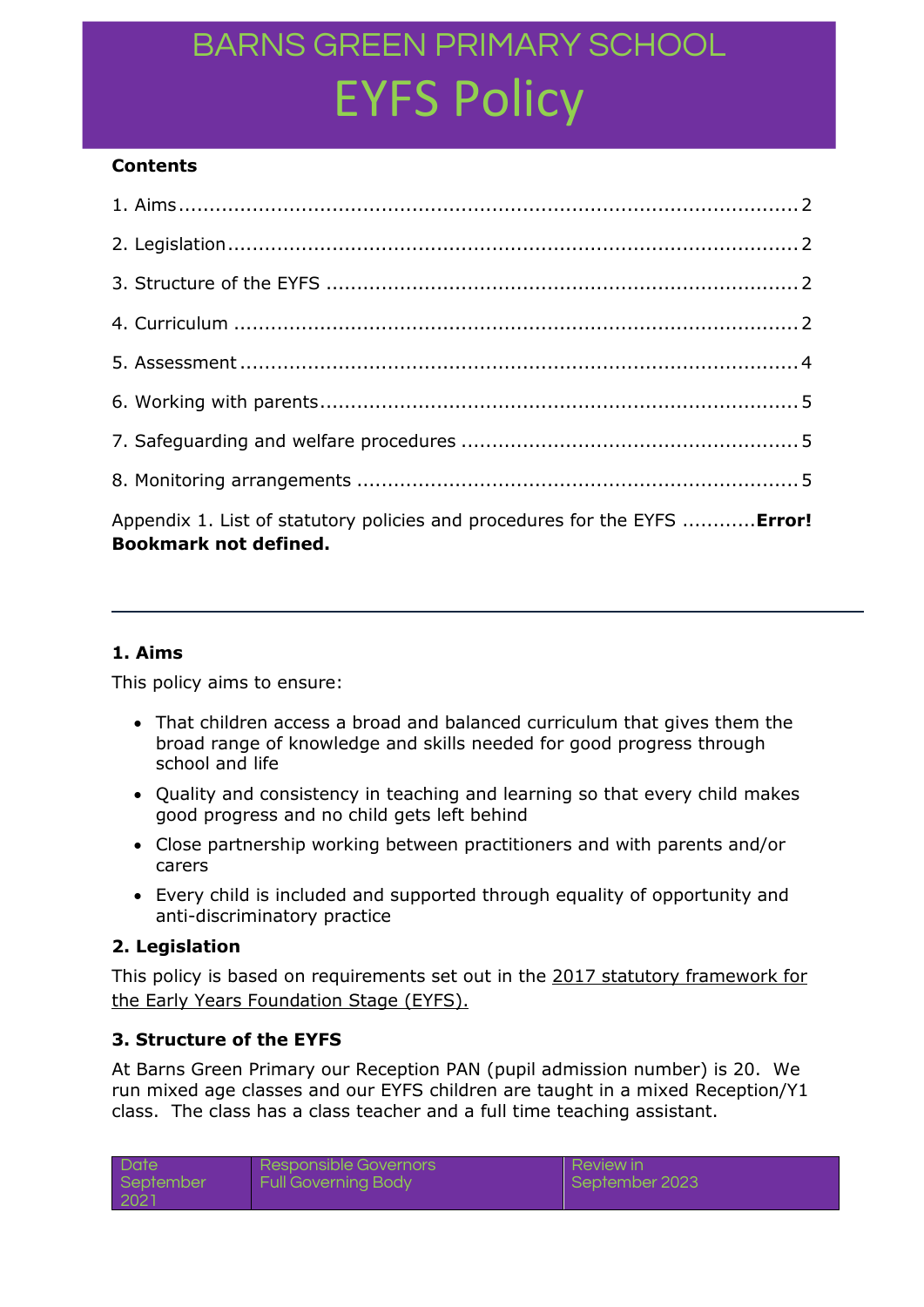#### **4. Curriculum**

Our early years setting follows the curriculum as outlined in the 2021 statutory framework of the EYFS.

The EYFS framework includes 7 areas of learning and development that are equally important and inter-connected. However, 3 areas known as the prime areas are seen as particularly important for igniting curiosity and enthusiasm for learning, and for building children's capacity to learn, form relationships and thrive.

The prime areas are:

- Communication and language
- Physical development
- Personal, social and emotional development

The prime areas are strengthened and applied through 4 specific areas:

- Literacy
- Mathematics
- Understanding the world
- Expressive arts and design

#### **4.1 Planning**

Staff plan activities and experiences for children that enable children to develop and learn effectively. In order to do this, practitioners working with the youngest children are expected to focus strongly on the 3 prime areas. Alongside this, staff also plan 'in the moment', observing the children closely during their play and looking for opportunities to move learning along and support the children to develop at their own pace, through their interest and fascinations.

Staff take into account the individual needs and stage of development of each child and use this information to plan a challenging and enjoyable experience. Where a child may have a special educational need or disability, staff consider whether specialist support is required, linking with relevant services from other agencies, where appropriate.

In planning and guiding children's activities, practitioners reflect on the different ways that children learn and include these in their practice.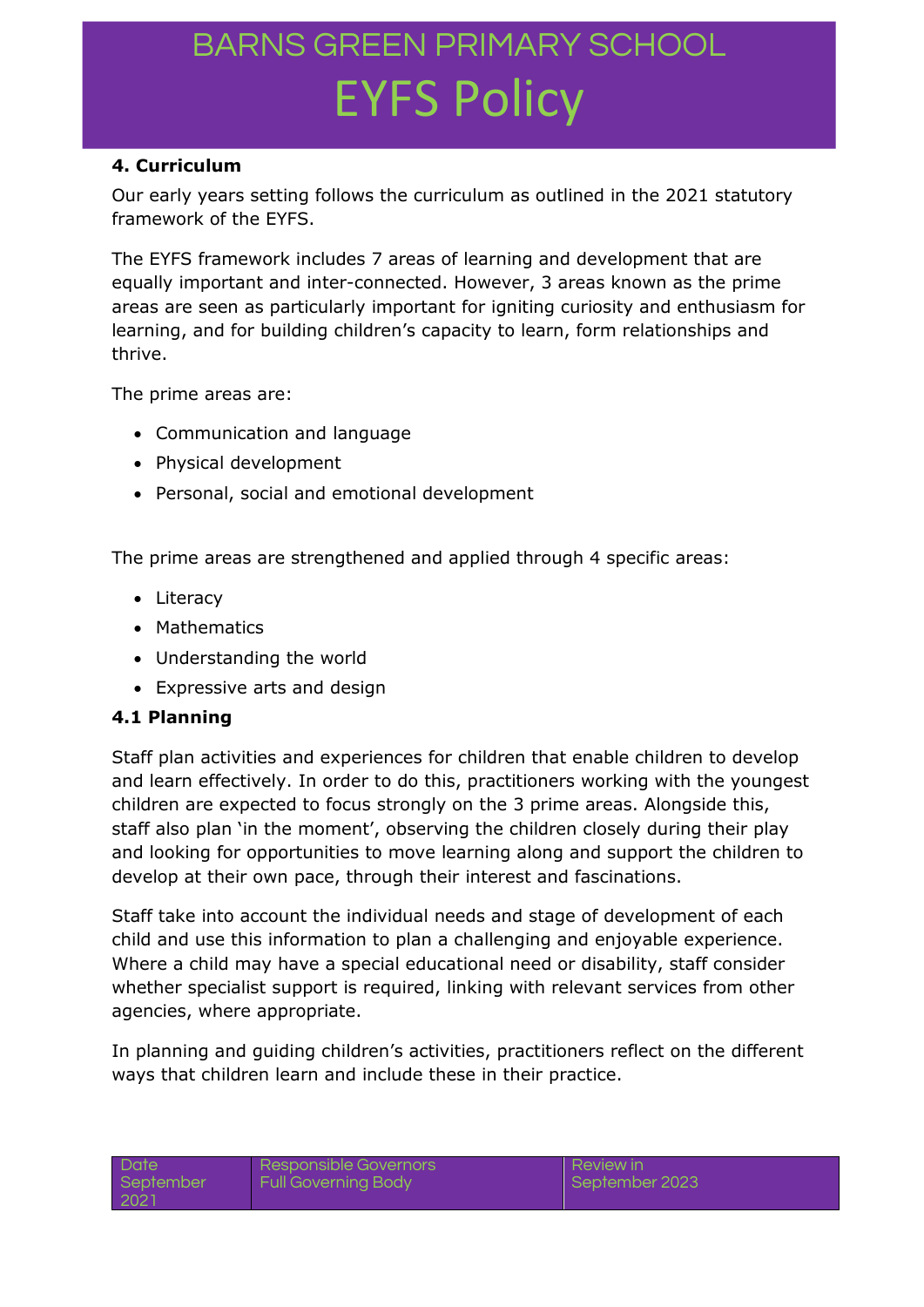#### **4.2 Teaching**

Each area of learning and development is implemented through planned, purposeful play, and through a mix of adult-led and child-initiated activities. Practitioners respond to each child's emerging needs and interests, guiding their development through warm, positive interaction.

As children grow older, and as their development allows, the balance gradually shifts towards more adult-led activities to help children prepare for more formal learning as they complete their Foundation Stage experience and move into Y1.

#### **5. Assessment**

At Barns Green Primary, ongoing assessment, from a baseline starting point, is an integral part of the learning and development processes. Staff observe pupils to identify their level of achievement, interests and learning styles. These observations are used to shape future planning. Practitioners also value observations shared by parents and/or carers.

At the end of the EYFS, staff complete the EYFS profile for each child. Pupils are assessed against the 17 early learning goals, indicating whether they are:

- Meeting expected levels of development
- Exceeding expected levels or,
- Not yet reaching expected levels ('emerging')

The profile reflects ongoing observations and discussions with parents and/or carers. The results of the profile are then shared with parents and/or carers.

#### **6. Working with parents**

We recognise that children learn and develop well when there is a strong partnership between practitioners and parents and/or carers.

In term before the child starts school, parents will be invited to meet the class teachers and find out how the school day runs. The children will be invited to 2 sessions in the classroom where they can spend time getting to know their new teachers and other pupils.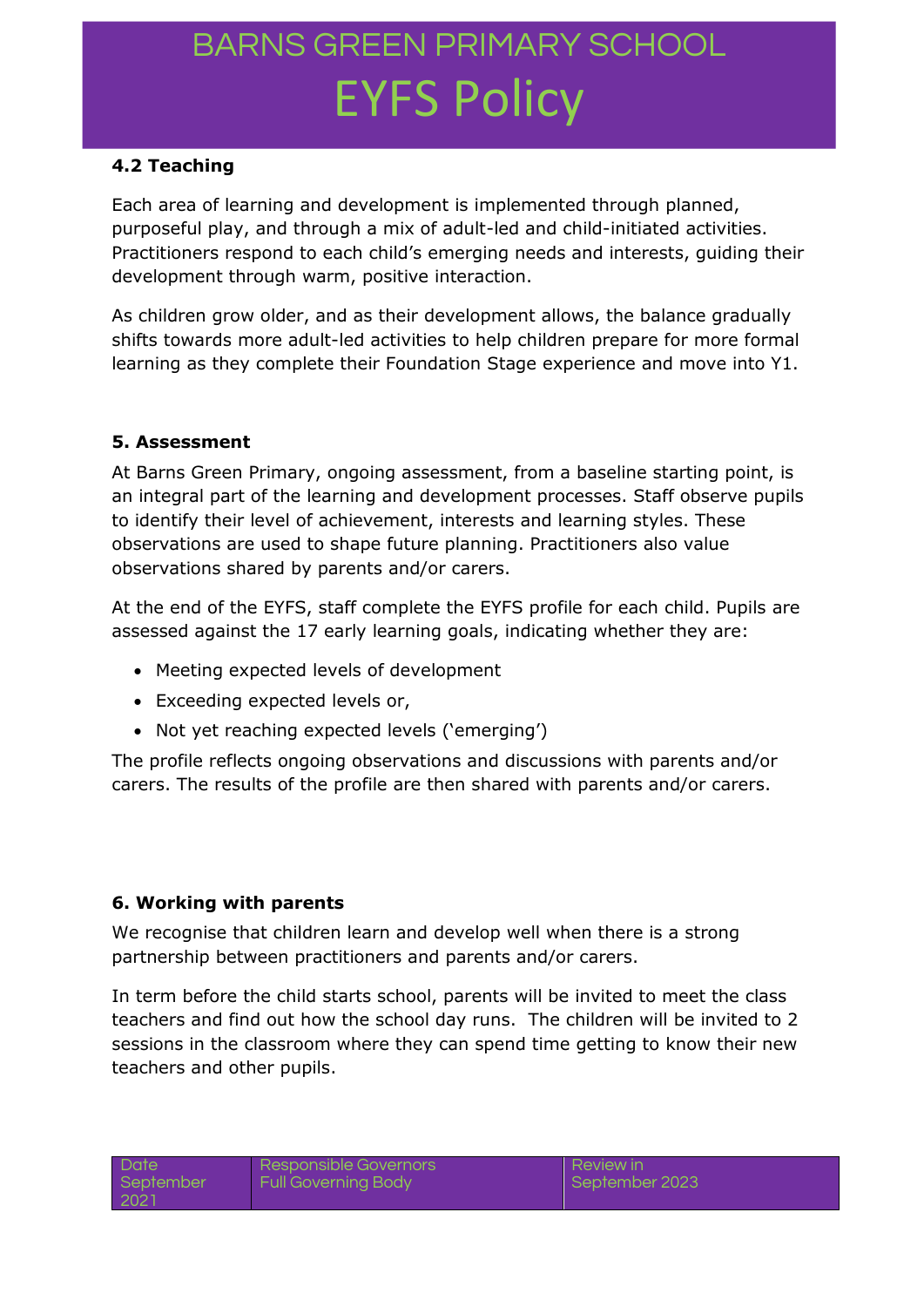At the start of the Autumn term families will be offered a home visit so the children can re-familiarise themselves with their teachers and so that parents can ask any questions they may have before their child starts.

Once the children have started school, parents will be invited to a curriculum meeting where the class teachers will talk in detail about how the school day runs, and how the curriculum is taught.

Parents and/or carers are kept up to date with their child's progress and development and in the Autumn and Spring term will receive their child's 'next steps'. In the Autumn and Spring terms, parents will also be invited to a parent's consultation with the class teachers. In the Summer term the children will receive their child's EYFS profile report. These measures help to provide parents and/or carers with a well-rounded picture of their child's knowledge, understanding and abilities.

The class teacher and teaching assistant are responsible for ensuring that the children's learning and care is tailored to meet their needs. They support parents and/or carers in guiding their child's development at home. The class teacher and SENDco also help families to engage with more specialist support, if appropriate. All members of the EYFS team will have a role in the development of every child.

#### **7. Safeguarding and welfare procedures**

Our safeguarding and welfare procedures are outlined in our safeguarding policy.

#### **8. Monitoring arrangements**

This policy will be reviewed and approved by the Headteacher every two years.

At every review, the policy will be shared with the governing board.